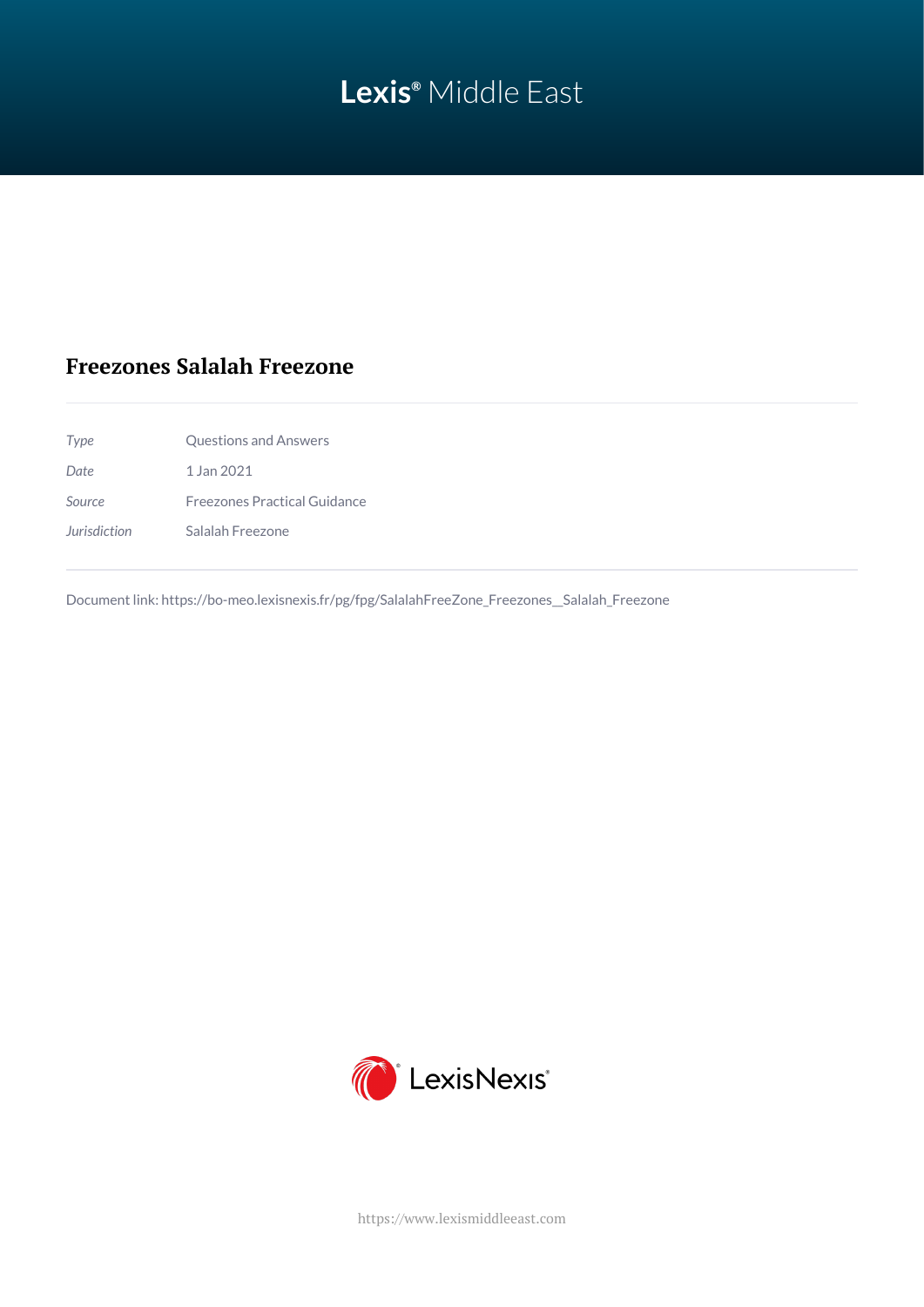## **Table of contents**

| 4. What key areas of local legislation must a business operating in this free zone still comply with? What are the most<br>15. Are there any specific rules governing when the moveable property is removed from the free zone area or transferred into<br>17. Is there any specific ongoing regulation or monitoring firms operating as particular types of companies by this free zone<br>22. What entry qualifications and permits are required for staff working in this free zone, and how are employees registered<br>26. What are the main features of a property lease in this free zone and what are the key restrictions when leasing a property?.<br>6<br>28. What environmental requirements must construction companies building in this free zone consider, e.g. form of building,<br>32. Is it possible for hotels and retail establishments to operate in this free zone- how do they establish themselves? 7 |  |
|-------------------------------------------------------------------------------------------------------------------------------------------------------------------------------------------------------------------------------------------------------------------------------------------------------------------------------------------------------------------------------------------------------------------------------------------------------------------------------------------------------------------------------------------------------------------------------------------------------------------------------------------------------------------------------------------------------------------------------------------------------------------------------------------------------------------------------------------------------------------------------------------------------------------------------|--|
|                                                                                                                                                                                                                                                                                                                                                                                                                                                                                                                                                                                                                                                                                                                                                                                                                                                                                                                               |  |
|                                                                                                                                                                                                                                                                                                                                                                                                                                                                                                                                                                                                                                                                                                                                                                                                                                                                                                                               |  |
|                                                                                                                                                                                                                                                                                                                                                                                                                                                                                                                                                                                                                                                                                                                                                                                                                                                                                                                               |  |
|                                                                                                                                                                                                                                                                                                                                                                                                                                                                                                                                                                                                                                                                                                                                                                                                                                                                                                                               |  |
|                                                                                                                                                                                                                                                                                                                                                                                                                                                                                                                                                                                                                                                                                                                                                                                                                                                                                                                               |  |
|                                                                                                                                                                                                                                                                                                                                                                                                                                                                                                                                                                                                                                                                                                                                                                                                                                                                                                                               |  |
|                                                                                                                                                                                                                                                                                                                                                                                                                                                                                                                                                                                                                                                                                                                                                                                                                                                                                                                               |  |
|                                                                                                                                                                                                                                                                                                                                                                                                                                                                                                                                                                                                                                                                                                                                                                                                                                                                                                                               |  |
|                                                                                                                                                                                                                                                                                                                                                                                                                                                                                                                                                                                                                                                                                                                                                                                                                                                                                                                               |  |
|                                                                                                                                                                                                                                                                                                                                                                                                                                                                                                                                                                                                                                                                                                                                                                                                                                                                                                                               |  |
|                                                                                                                                                                                                                                                                                                                                                                                                                                                                                                                                                                                                                                                                                                                                                                                                                                                                                                                               |  |
|                                                                                                                                                                                                                                                                                                                                                                                                                                                                                                                                                                                                                                                                                                                                                                                                                                                                                                                               |  |
|                                                                                                                                                                                                                                                                                                                                                                                                                                                                                                                                                                                                                                                                                                                                                                                                                                                                                                                               |  |
|                                                                                                                                                                                                                                                                                                                                                                                                                                                                                                                                                                                                                                                                                                                                                                                                                                                                                                                               |  |
|                                                                                                                                                                                                                                                                                                                                                                                                                                                                                                                                                                                                                                                                                                                                                                                                                                                                                                                               |  |
|                                                                                                                                                                                                                                                                                                                                                                                                                                                                                                                                                                                                                                                                                                                                                                                                                                                                                                                               |  |
|                                                                                                                                                                                                                                                                                                                                                                                                                                                                                                                                                                                                                                                                                                                                                                                                                                                                                                                               |  |
|                                                                                                                                                                                                                                                                                                                                                                                                                                                                                                                                                                                                                                                                                                                                                                                                                                                                                                                               |  |
|                                                                                                                                                                                                                                                                                                                                                                                                                                                                                                                                                                                                                                                                                                                                                                                                                                                                                                                               |  |
|                                                                                                                                                                                                                                                                                                                                                                                                                                                                                                                                                                                                                                                                                                                                                                                                                                                                                                                               |  |
|                                                                                                                                                                                                                                                                                                                                                                                                                                                                                                                                                                                                                                                                                                                                                                                                                                                                                                                               |  |
|                                                                                                                                                                                                                                                                                                                                                                                                                                                                                                                                                                                                                                                                                                                                                                                                                                                                                                                               |  |
|                                                                                                                                                                                                                                                                                                                                                                                                                                                                                                                                                                                                                                                                                                                                                                                                                                                                                                                               |  |
|                                                                                                                                                                                                                                                                                                                                                                                                                                                                                                                                                                                                                                                                                                                                                                                                                                                                                                                               |  |
|                                                                                                                                                                                                                                                                                                                                                                                                                                                                                                                                                                                                                                                                                                                                                                                                                                                                                                                               |  |
|                                                                                                                                                                                                                                                                                                                                                                                                                                                                                                                                                                                                                                                                                                                                                                                                                                                                                                                               |  |
|                                                                                                                                                                                                                                                                                                                                                                                                                                                                                                                                                                                                                                                                                                                                                                                                                                                                                                                               |  |
|                                                                                                                                                                                                                                                                                                                                                                                                                                                                                                                                                                                                                                                                                                                                                                                                                                                                                                                               |  |
|                                                                                                                                                                                                                                                                                                                                                                                                                                                                                                                                                                                                                                                                                                                                                                                                                                                                                                                               |  |
|                                                                                                                                                                                                                                                                                                                                                                                                                                                                                                                                                                                                                                                                                                                                                                                                                                                                                                                               |  |
|                                                                                                                                                                                                                                                                                                                                                                                                                                                                                                                                                                                                                                                                                                                                                                                                                                                                                                                               |  |
|                                                                                                                                                                                                                                                                                                                                                                                                                                                                                                                                                                                                                                                                                                                                                                                                                                                                                                                               |  |
|                                                                                                                                                                                                                                                                                                                                                                                                                                                                                                                                                                                                                                                                                                                                                                                                                                                                                                                               |  |
|                                                                                                                                                                                                                                                                                                                                                                                                                                                                                                                                                                                                                                                                                                                                                                                                                                                                                                                               |  |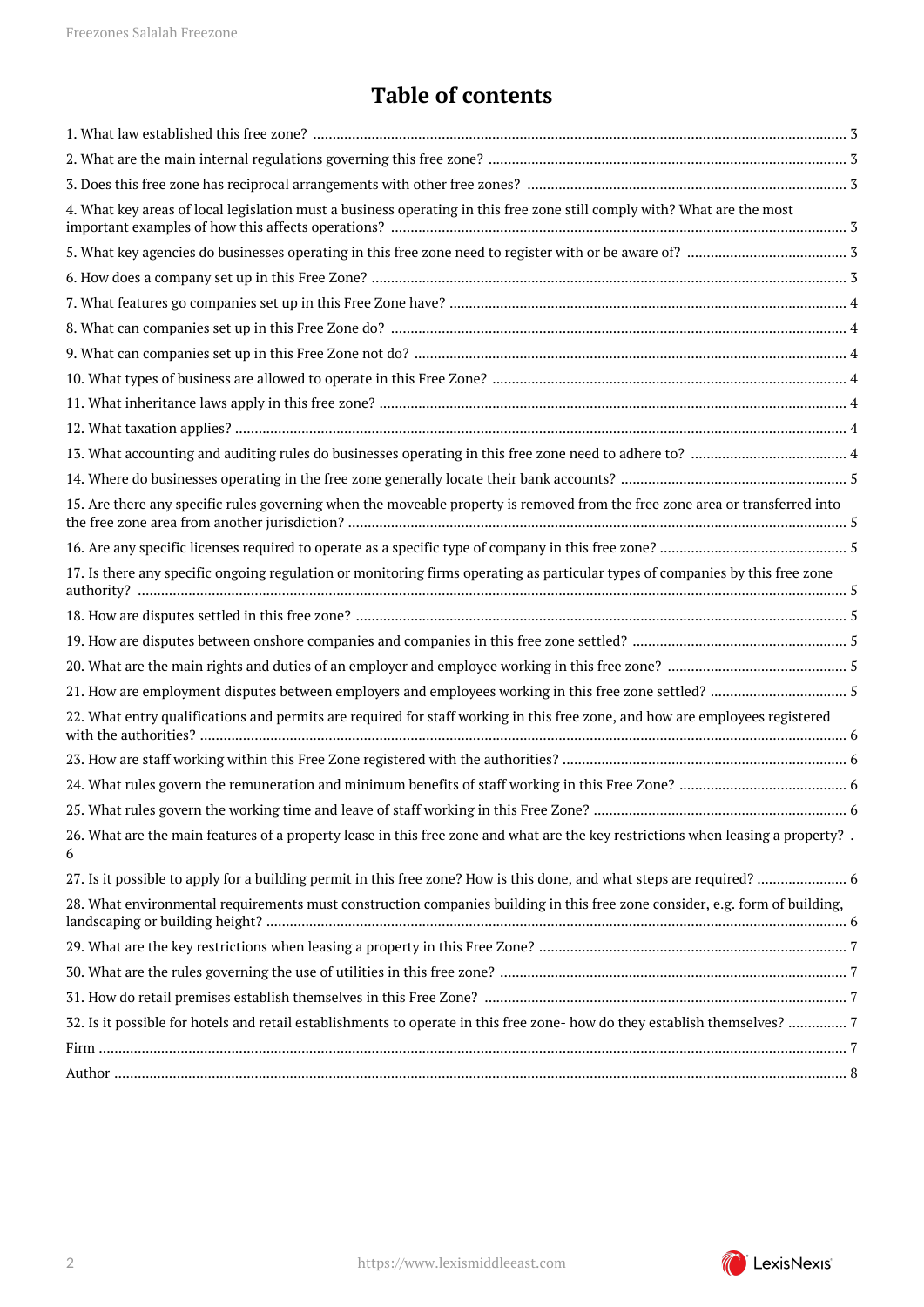### <span id="page-2-0"></span>**1. What law established this free zone?**

The Sultan of Oman promulgated Oman Sultani Decree No. 62/2006 (the Decree) to establish the Salalah Freezone (SFZ). The Decree was issued on 20 June 2006. SFZ is a categorically carved out zone which is governed by commercially friendly laws to promote foreign investment and the development of the company.

Oman Sultani Decree No. 56/2002 consents to establishing free trade zones in Oman and the SFZ was established under the Decree.

#### <span id="page-2-1"></span>**2. What are the main internal regulations governing this free zone?**

The SFZ Company SAOC is the sole operator for the free zone which is owned 100% by the Government. The regulations governing the SFZ are:

- Oman Sultani Decree No. 101/1996, the Basic Statute of the State.
- The Commercial Register Law (Oman Sultani Decree No. 3/1974 as amended by Oman Sultani Decree No. 88/1986).
- Oman Sultani Decree No. 4/1974, the Commercial Companies' Law. On 13 February 2019, the new Commercial Companies Law was issued by Sultan Qaboos. Oman Sultani Decree No. 18/2019 is introduced 60 days after publication and supersedes Oman Sultani Decree No. 4/1974).
- Oman Sultani Decree No. 47/1981, the Corporate Income Tax Law.
- Oman Sultani Decree No. 77/1989, the Corporate Profit Tax Law.
- Oman Sultani Decree No. 56/2002, the Free Zones Law.
- Oman Sultani Decree No. 67/2003, the Unified Customs Law.

#### <span id="page-2-2"></span>**3. Does this free zone has reciprocal arrangements with other free zones?**

No, SFZ does not have reciprocal arrangements with other Omani free zones.

#### <span id="page-2-3"></span>**4. What key areas of local legislation must a business operating in this free zone still comply with? What are the most important examples of how this affects operations?**

Apart from the internal regulations governing the SFZ, the legislation which leads businesses in SFZ are:

- Oman Sultani Decree No. 79/2010-The Law of Money Laundering and Terrorist Financing; Combating Money Laundering and Terrorism Financing Law (Oman Sultani Decree No. 30/2016).
- Oman Sultani Decree No. 35/2003-The Labour Law.

## <span id="page-2-4"></span>**5. What key agencies do businesses operating in this free zone need to register with or be aware of?**

The registration with the agencies primarily depends on the nature of the activity of the company. Some agencies include:

- Oman Chamber of Commerce and Industry.
- Commerce and Industry Ministry.
- Environment and Climate Affairs Ministry.
- Foreign Affairs Ministry.

#### <span id="page-2-5"></span>**6. How does a company set up in this Free Zone?**

Company formation in SFZ takes up to three working days. The following is the standard formation procedure:

- Submitting the duly completed application form with required documents.
- Submitting the No-Objection Certificate (NOC).
- Due diligence of the companies.
- Approving the selection of the plot.
- Paying the fees.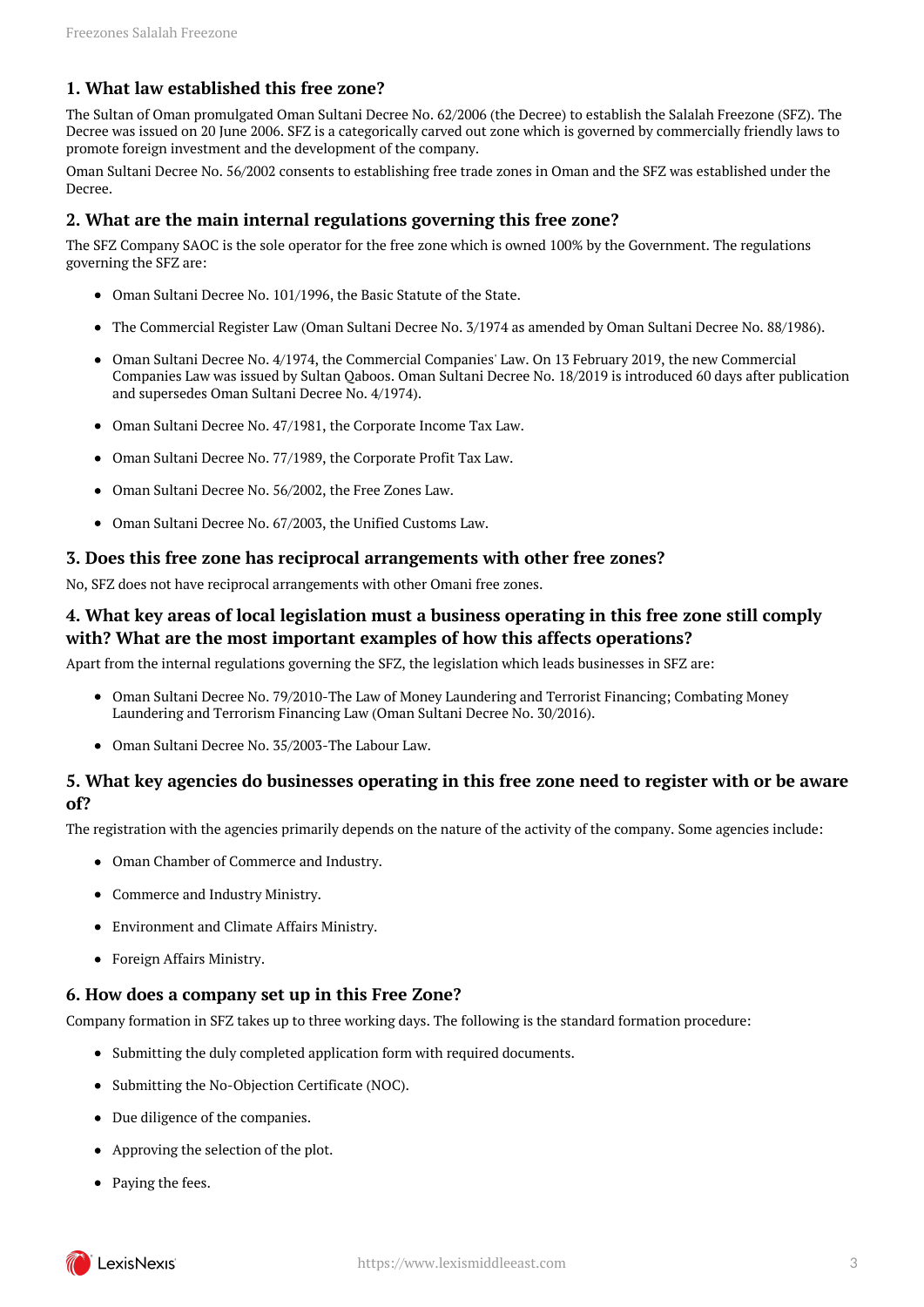- Obtaining the Commerce and Industry Ministry (MCI) license.
- Obtaining the registration certificate from the SFZ authority.
- Obtaining permits from the Oman Chamber of Commerce and Industry (OCCI).

#### <span id="page-3-0"></span>**7. What features go companies set up in this Free Zone have?**

The key features of SFZ are:

- Repatriation of profits and income-100%.
- Exemption on Income tax up to 30%.
- Full foreign ownership-permitted.
- No minimum capital requirement.
- Relaxation on the applicable rates.
- No personal incomes tax.
- Zero customs duties-Imports and Exports.
- Low Omanisation requirement levels.
- A lease renewable for 50 years.

#### <span id="page-3-1"></span>**8. What can companies set up in this Free Zone do?**

SFZ offers following licenses to the companies based on the nature of their activity:

- a) General Trading License: export, import, storage and distribution of products.
	- b) Trading License: export, import, storage and distribution of specified products on the company trade license.

c) Industrial License: importing raw materials, carrying out the manufacturing of specific products, and exporting the finished product. The Industrial License is subject to clearances to be obtained from the respective ministries.

d) Service License: carrying out the services in the company trade license, within the SFZ.

#### <span id="page-3-2"></span>**9. What can companies set up in this Free Zone not do?**

Generally, any activity which does not conflict with the applicable laws in the Sultanate is not permitted in the Free Zone.

#### <span id="page-3-3"></span>**10. What types of business are allowed to operate in this Free Zone?**

SFZ offers following licenses to the companies based on the nature of their activity:

- a) General Trading License: export, import, storage and distribution of products.
	- b) Trading License: export, import, storage and distribution of specified products on the company trade license.

c) Industrial License: importing raw materials, carrying out the manufacturing of specific products, and exporting the finished product. The Industrial License is subject to clearances to be obtained from the respective ministries.

d) Service License: carrying out the services in the company trade license, within the SFZ.

## <span id="page-3-4"></span>**11. What inheritance laws apply in this free zone?**

The inheritance law as contained in Oman Sultani Decree No. 101/1996 applies. The Basic Statute of the State is governed by Sharia Law.

## <span id="page-3-5"></span>**12. What taxation applies?**

There is no personal income tax or customs tax for investors.

## <span id="page-3-6"></span>**13. What accounting and auditing rules do businesses operating in this free zone need to adhere to?**

Companies in SFZ have to maintain proper financial and accounting records in line with the regulations of the International Financial Reporting Standards. The accounting year is generally the tax year when drafting the financial statements of the companies. Companies must file provisional tax returns within three years.

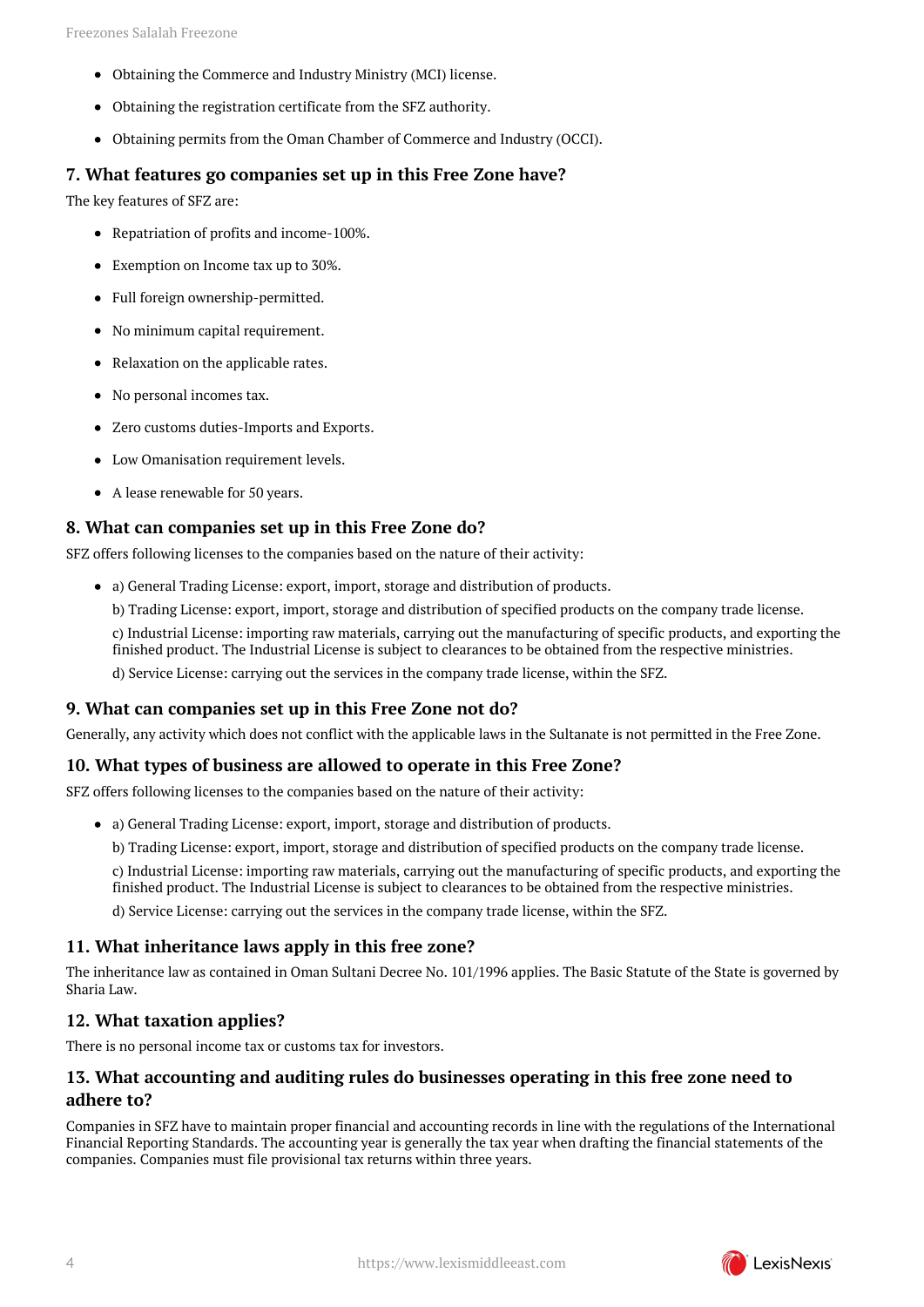### <span id="page-4-0"></span>**14. Where do businesses operating in the free zone generally locate their bank accounts?**

Companies have to open a local bank account before obtaining an SFZ license. They have to provide a copy of the authorised signatory forms, commercial registration, Oman Chamber of Commerce and Industry affiliation certificate, a deposit of capital amount as stated in the Commercial Register and application signed and sealed by the authorised signatory.

## <span id="page-4-1"></span>**15. Are there any specific rules governing when the moveable property is removed from the free zone area or transferred into the free zone area from another jurisdiction?**

Activities are generally confined to the SFZ. Operation in other zones may require the assistance of a local agent/distributor.

#### <span id="page-4-2"></span>**16. Are any specific licenses required to operate as a specific type of company in this free zone?**

SFZ offers following licenses to the companies based on the nature of their activity:

a) General Trading License: export, import, storage and distribution of products.

b) Trading License: export, import, storage and distribution of specified products on the company trade license.

c) Industrial License: importing raw materials, carrying out the manufacturing of specific products, and exporting the finished product. The Industrial License is subject to clearances to be obtained from the respective ministries.

d) Service License: carrying out the services in the company trade license, within the SFZ.

#### <span id="page-4-3"></span>**17. Is there any specific ongoing regulation or monitoring firms operating as particular types of companies by this free zone authority?**

The SFZ Operating Company is given the privileges, incentives and facilities as detailed in the law. The Chairman of the SFZ Committee will issue the regulations, rules and decisions for implementing the law.

#### <span id="page-4-4"></span>**18. How are disputes settled in this free zone?**

Generally, the contract mentions the dispute resolution mechanism to be followed in a situation where a dispute arises. In the absence of this, the courts assist in resolving disputes. The main courts in Oman are:

- a) The Court of First Instance.
	- b) The Court of Appeal.
	- c) The Supreme Court.

Commercial disputes will be resolved by the Commercial Courts.

#### <span id="page-4-5"></span>**19. How are disputes between onshore companies and companies in this free zone settled?**

Generally, the contract mentions the dispute resolution mechanism to be followed in a situation where a dispute arises. In the absence of this, the courts assist in resolving disputes. The main courts in Oman are:

- a) The Court of First Instance.
	- b) The Court of Appeal.
	- c) The Supreme Court.

Commercial disputes will be resolved by the Commercial Courts.

#### <span id="page-4-6"></span>**20. What are the main rights and duties of an employer and employee working in this free zone?**

Oman Sultani Decree No. 35/2003 makes provisions for and a comprehensive framework for labour law in the country. Article 27 of Oman Sultani Decree No. 35/2003 states certain duties and obligations which must be undertaken by the employee as follows:

1. The employee has to perform the work all by himself as per the directions given and under the supervision of the employer.

2. The employee has to develop the skills and experience to work in accordance to the rules and procedures which are placed by the employer.

- 3. Duly follow the instructions of the employer with respect to the work.
- 4. Observe diligent occupational health and safety rules, etc.

Article 25-The Employer is obliged from not deviating from the terms of the contract or instruct the employee to work which has not been agreed upon only if the said work is temporary in nature and so necessary.

Article 33 states the employer's obligation to provide the employees with due access to these medical facilities as is provided in the contract.

<span id="page-4-7"></span>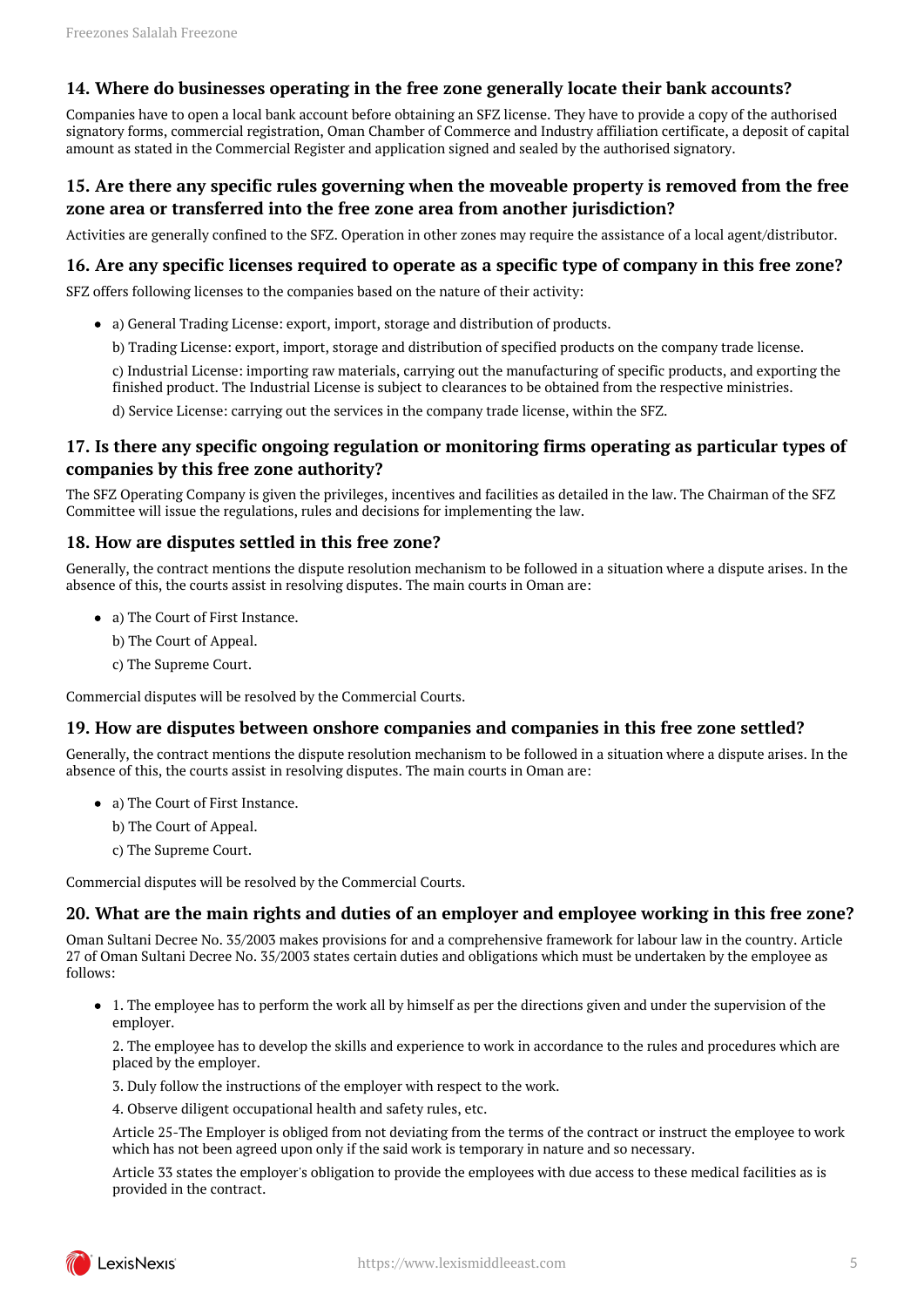## **21. How are employment disputes between employers and employees working in this free zone settled?**

In addition to Oman Sultani Decree No. 35/2003, unless a separate dispute resolution mechanism has been agreed on in the employment contract, the dispute is addressed before a designated body which is the Department for the Settlement of Labour Disputes at the Manpower Ministry. The Department is assigned with the duty to assist aggrieved employers and employees to resolve their disputes by way of labour court or arbitration.

## <span id="page-5-0"></span>**22. What entry qualifications and permits are required for staff working in this free zone, and how are employees registered with the authorities?**

All Omani employee contract must be registered with the Manpower Ministry. This is done through a One Stop Shop within 15 days of the Omani employee joining the company.

While employing expatriates, three mandatory processes must be completed:

- Clearance by Manpower Ministry.
- Issuing a employment visa by Royal Oman Police, the Immigration Department.
- Issuing a resident's card by the Immigration Department of Royal Oman Police.

There are basically four types of work visas provided:

- Business Visit Visa.
- Temporary Work Permit.
- Express Visa.
- Group Visa.

#### <span id="page-5-1"></span>**23. How are staff working within this Free Zone registered with the authorities?**

Once the visa is issued, it is collected by the SFZ representative and deposited at an entry point in Oman, post where a deposit slip is issued. A copy of both is sent to the company.

#### <span id="page-5-2"></span>**24. What rules govern the remuneration and minimum benefits of staff working in this Free Zone?**

Oman Sultani Decree No. 35/2003 issuing the employment law provides a comprehensive framework for employment in Oman and governs the remuneration and minimum benefits of staff working in this Free Zone etc.

### <span id="page-5-3"></span>**25. What rules govern the working time and leave of staff working in this Free Zone?**

Oman Sultani Decree No. 35/2003 issuing the employment law provides a comprehensive framework for employment in Oman and governs the remuneration and minimum benefits of staff working in this Free Zone etc.

#### <span id="page-5-4"></span>**26. What are the main features of a property lease in this free zone and what are the key restrictions when leasing a property?**

The entity must complete an application form for the plot, once the plot is finalized. This application is mandatory as it is referred to in the lease agreement. The final approvals are provided by the SFZ Authority. Once the company is formed, the lease agreement is signed to proceed with the operations.

#### <span id="page-5-5"></span>**27. Is it possible to apply for a building permit in this free zone? How is this done, and what steps are required?**

Oman introduced a One-Stop Shop (OSS), which the SFZ deals with the formalities like the visas, employment permits, utilities applications, building and construction permits, environmental permits as well as the commercial licenses. The interested entities can apply for the construction permit via the OSS whose procedures are transparent and simple. They are effective, fact and efficient.

## <span id="page-5-6"></span>**28. What environmental requirements must construction companies building in this free zone consider, e.g. form of building, landscaping or building height?**

Oman introduced a One-Stop Shop (OSS), which the SFZ deals with the formalities like the visas, employment permits, utilities applications, building and construction permits, environmental permits as well as the commercial licenses. Entities interested can apply for the construction permits via the OSS whose procedures are transparent and simple. They are effective, fact and efficient.

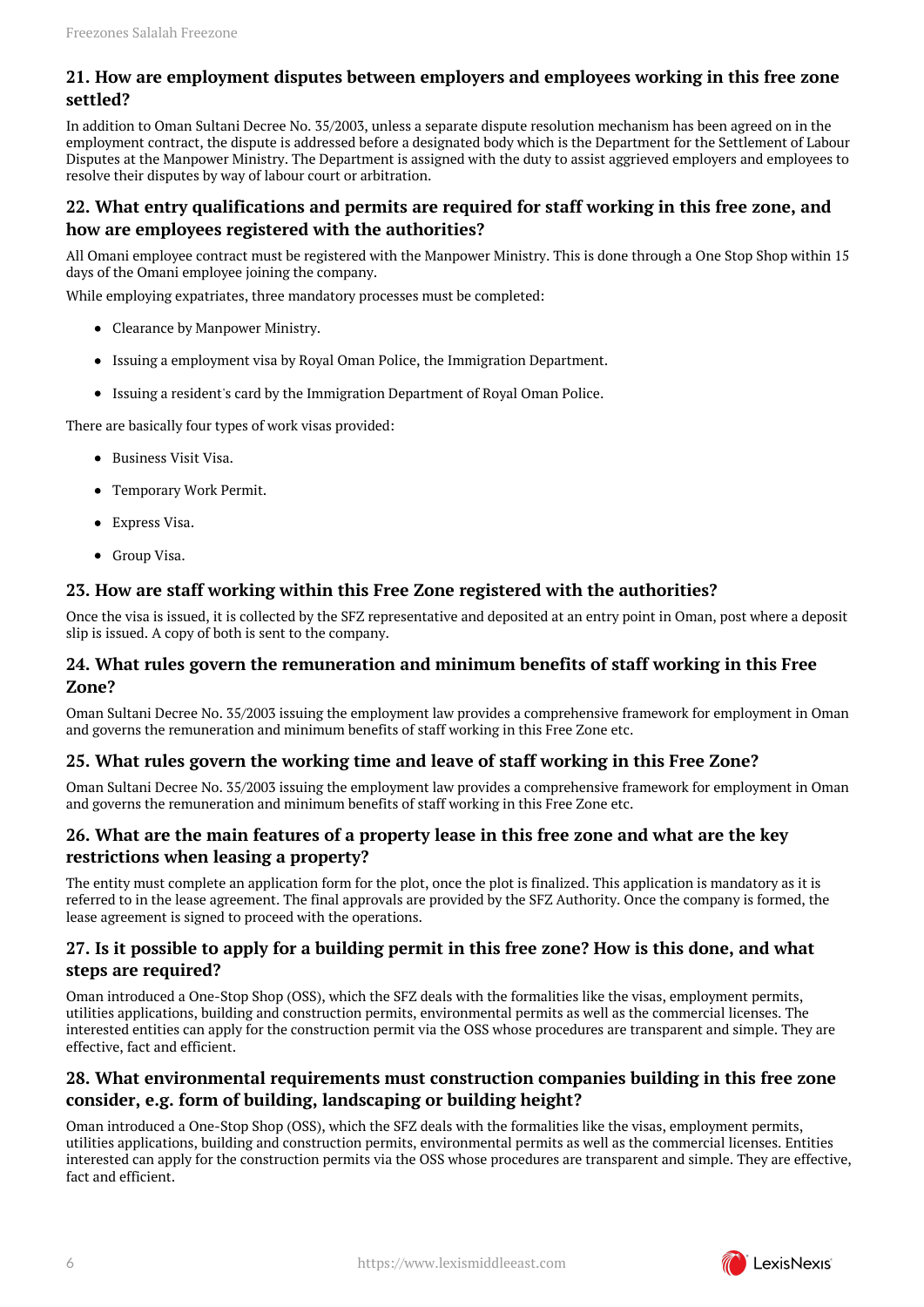#### <span id="page-6-0"></span>**29. What are the key restrictions when leasing a property in this Free Zone?**

Essentially, an SFZ company should be registered with the free zone for leasing the property. The company has to meet the requirements as proposed by the free zone in order to obtain permits and licenses. The SFZ will grant the land lease agreement.

#### <span id="page-6-1"></span>**30. What are the rules governing the use of utilities in this free zone?**

Generally, the One Stop Shop supports investors to obtain and apply for all kinds of utilities. The Authority for Electricity Regulation (AER) provides electricity tariffs throughout Oman.

#### <span id="page-6-2"></span>**31. How do retail premises establish themselves in this Free Zone?**

The SFZ makes no restrictions on establishing retail premises in the free zone. In the event the entity wishes to form a retail premises, it would flow in the same way as company formation.

#### <span id="page-6-3"></span>**32. Is it possible for hotels and retail establishments to operate in this free zone- how do they establish themselves?**

SFZ allows hotels and retail establishments to operate in the free zone. The establishment procedure is similar to that of any other company incorporation in SFZ.

## <span id="page-6-4"></span>**Firm**



**STA Law Firm**